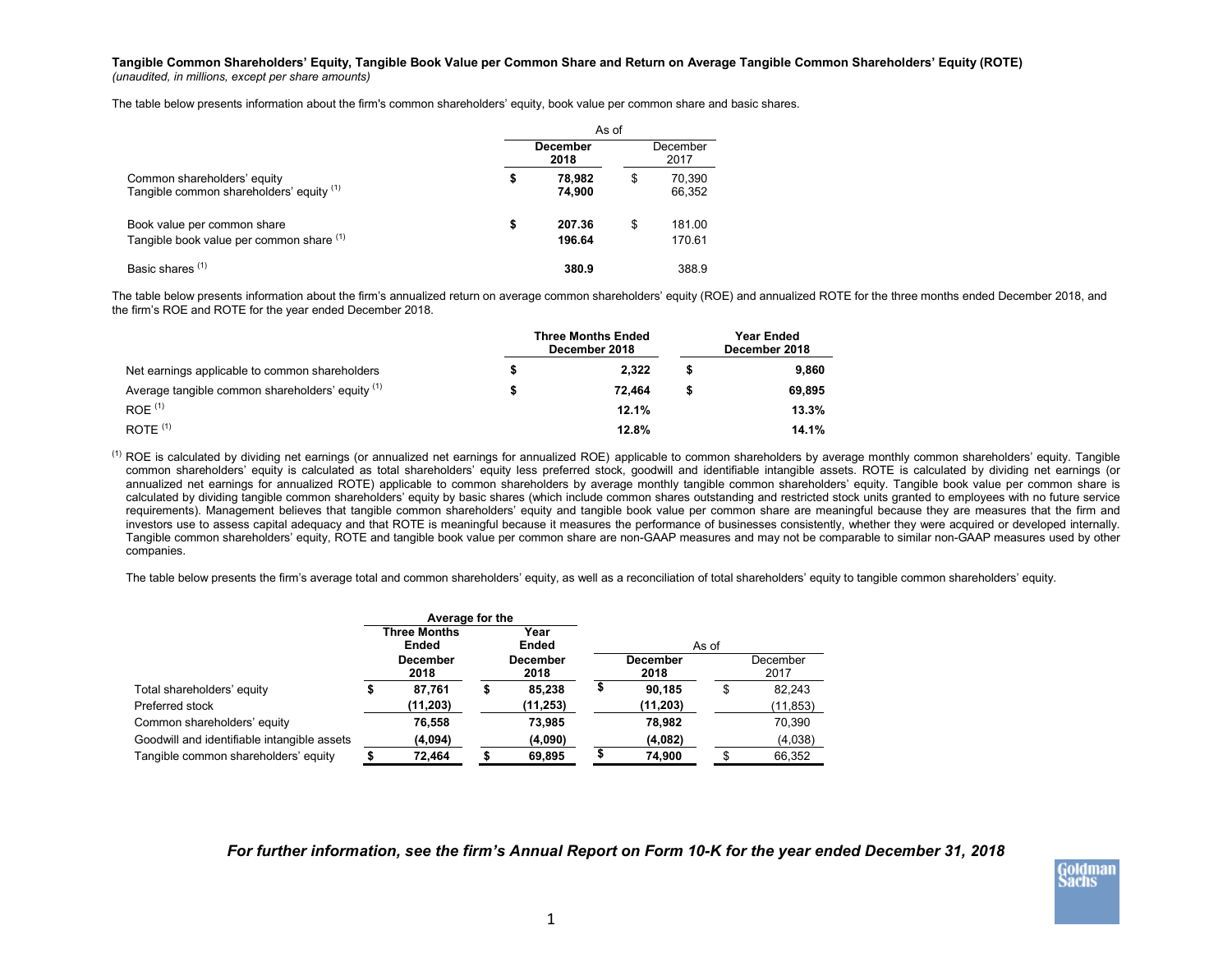## **Balance Sheet Allocation**

(*unaudited, \$ in millions*)

In addition to preparing the firm's consolidated statements of financial condition in accordance with U.S. GAAP, the firm prepares a balance sheet that generally allocates assets to the firm's businesses, which is a non-GAAP presentation and may not be comparable to similar non-GAAP presentations used by other companies. The firm believes that presenting the firm's assets on this basis is meaningful because it is consistent with the way management views and manages risks associated with the firm's assets and better enables investors to assess the liquidity of the firm's assets. For more information about the firm's balance sheet allocation, see "Balance Sheet and Funding Sources – Balance Sheet Allocation" in Part II, Item 7 "Management's Discussion and Analysis of Financial Condition and Results of Operations" in the firm's Annual Report on Form 10-K for the year ended December 31, 2018.

The tables below present the reconciliations of the balance sheet allocation to the firm's businesses to the firm's U.S. GAAP balance sheet.

|                                | <b>GCLA, Segregated</b><br><b>Assets and Other</b> | <b>Secured Client</b><br><b>Financing</b> | Institutional<br><b>Client Services</b> | Investing &<br>Lending   | <b>Total</b> |
|--------------------------------|----------------------------------------------------|-------------------------------------------|-----------------------------------------|--------------------------|--------------|
| As of December 31, 2018        |                                                    |                                           |                                         |                          |              |
| Cash and cash equivalents      | 130.547                                            | $\blacksquare$                            | ۰.                                      | $\sim$                   | 130.547      |
| Resale agreements              | 87.022                                             | 32.389                                    | 19.808                                  | 39                       | 139.258      |
| Securities borrowed            | 10,382                                             | 83.079                                    | 41,824                                  | $\overline{\phantom{a}}$ | 135.285      |
| Loans receivable               |                                                    | -                                         |                                         | 80.590                   | 80,590       |
| Customer and other receivables |                                                    | 29.764                                    | 42.006                                  | 7,545                    | 79,315       |
| Financial instruments owned    | 85.187                                             | -                                         | 204.584                                 | 46.390                   | 336,161      |
| Subtotal                       | 313,138                                            | 145.232                                   | 308,222                                 | 134.564                  | 901,156      |
| Other assets                   |                                                    |                                           |                                         |                          | 30,640       |
| Total assets                   |                                                    |                                           |                                         |                          | 931,796      |

|                                | GCLA, Segregated<br>Assets and Other | <b>Secured Client</b><br>Financing |   | Institutional<br>Client Services | Investing &<br>Lending   | Total   |
|--------------------------------|--------------------------------------|------------------------------------|---|----------------------------------|--------------------------|---------|
| As of December 31, 2017        |                                      |                                    |   |                                  |                          |         |
| Cash and cash equivalents      | 110.051                              | -                                  | S | $-$                              | $\overline{\phantom{0}}$ | 110.051 |
| Resale agreements              | 73.277                               | 26.202                             |   | 20.931                           | 412                      | 120.822 |
| Securities borrowed            | 49,242                               | 97.546                             |   | 44.060                           | -                        | 190.848 |
| Loans receivable               |                                      |                                    |   |                                  | 65.933                   | 65.933  |
| Customer and other receivables |                                      | 40.375                             |   | 36.750                           | 7.663                    | 84.788  |
| Financial instruments owned    | 52.700                               | -                                  |   | 216.883                          | 46.405                   | 315,988 |
| Subtotal                       | 285,270                              | 164.123 \$                         |   | 318,624                          | 120.413                  | 888,430 |
| Other assets                   |                                      |                                    |   |                                  |                          | 28,346  |
| Total assets                   |                                      |                                    |   |                                  |                          | 916,776 |

*For further information, see the firm's Annual Report on Form 10-K for the year ended December 31, 2018*